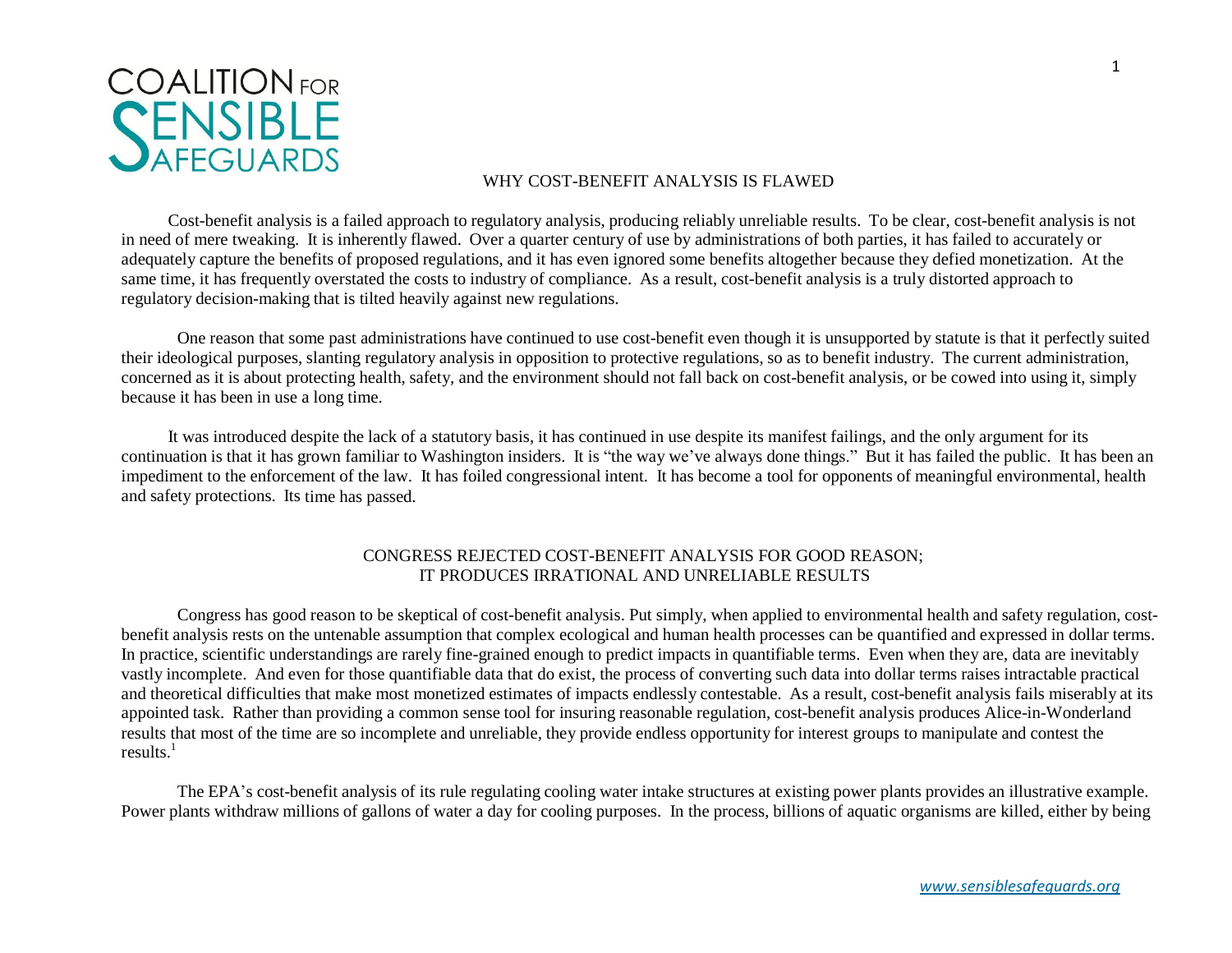trapped against the components of the cooling water intake structure or by being sucked up into the cooling water system itself. In order to quantify the environmental benefits of a rule that would require power plants to take steps to reduce these adverse impacts, the EPA had to attempt to first quantify and then monetize the number of organisms harmed by this process that would be saved by the rule.

As is typical of such attempts to estimate the environmental benefits of regulation, the data the EPA had to work with were vastly incomplete. First, from the outset, the EPA left out whole categories of aquatic organisms for which it simply had no data. These included a number of species that the EPA acknowledged might play crucial roles in the food chain and other aspects of the aquatic ecosystem—phytoplankton and zooplankton; endangered sea turtles; and even certain commercially valuable species, such as shrimp, lobsters, crabs, and mussels. But even of the fish species it did include in its analysis, the EPA counted only the less than two percent that would be caught by commercial or recreational fisherman if they escape the cooling water intake structures. The EPA candidly admitted that its estimate "does not account for the benefits from the remaining 98.2% of the ... aquatic organisms estimated to be protected nationally under today's rule."<sup>2</sup>

Once it had arrived at this grossly incomplete quantification of the number of fish benefited by the rule, the EPA faced the difficult task of trying to attach a dollar figure to the saved fish. With respect to the tiny percentage of those fish that would be commercially caught, the EPA simply used the market price. With respect to the even smaller number of recreationally caught fish, it used a controversial model that inferred anglers' willingness-to-pay for recreational fishing based on their travel costs for visiting particular fishing sites and then used a mathematical model to estimate how that willingness-to-pay would likely increase in response to increased catch levels. Even putting aside the difficulties with this model, the EPA acknowledged that monetizing only the commercial and recreational value of these fish accounted for only a small slice of their overall ecological value. Initially, in the cost-benefit analysis accompanying its proposed rule, the EPA used several methods to attempt to monetize at least some of these ecological values. These methods proved controversial, however, and after receiving considerable criticism in the comments to the proposed rule, the EPA finally threw up its hands and simply attached no dollar value to these ecological values at all. Thus, by the time it issued the final rule, the EPA's benefits estimate—grossly incomplete by its own admission to begin with—had shrunk by nearly tenfold, from \$735 million in the proposed rule to just \$83 million in the final rule.<sup>3</sup>

In reporting the costs and benefits of the final rule, the EPA flatly acknowledged that its benefits estimate was grossly incomplete, making a meaningful comparison with costs impossible: "EPA notes that these analyses are based on a comparison of a partial measure of benefits with a complete measure of costs; therefore, the results must be interpreted with caution." 4

The real tragedy is that biased and misleading cost-benefit analyses such as that for the EPA's cooling water intake rule have a real substantive impact, leading to weaker rules than is actually called for under the statute. In the case of this rule, it appears that the Office of Information and Regulatory Affairs (OIRA)—the obscure White House office that superintends agency performance of cost-benefit analysis—pressured the EPA into weakening its proposed rule on the basis of this highly flawed, incomplete, and irrational cost-benefit analysis. Although records of the communications between the EPA and OIRA during the review process are not public, the rule emerged from the OIRA review process without the more stringent requirement that certain plants use the far more environmentally friendly closed cycle cooling process. The only reason the EPA cited for the change was the results of its cost-benefit analysis: The dollar benefits of the rule did not outweigh the dollar costs.<sup>5</sup>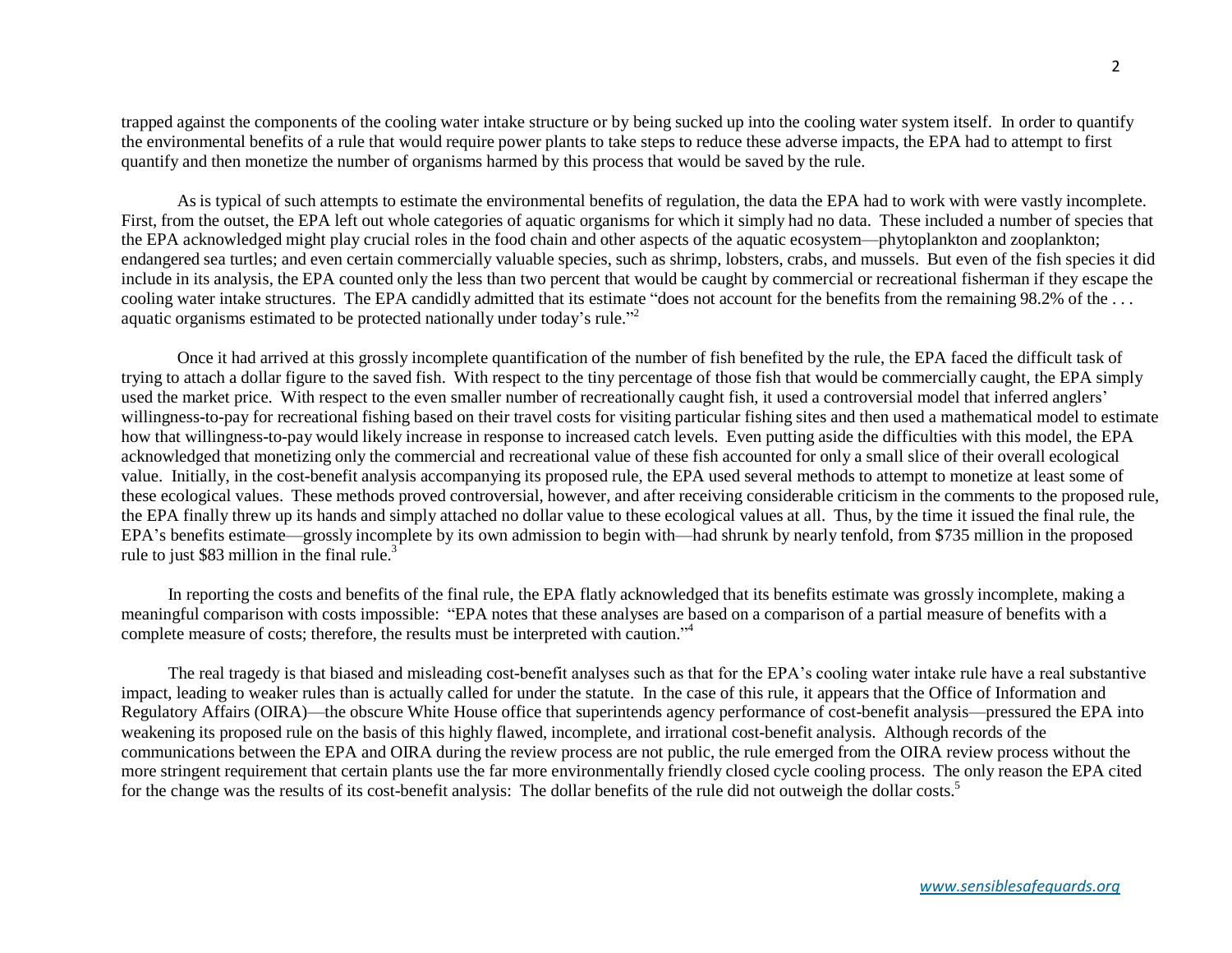This is just one example of the weakened rules that routinely result when cost-benefit analysis is applied to environmental, health, and safety regulation. We could have cited many others. One study looked at 25 cost-benefit analyses of agency rules reviewed by OIRA in a one- year period and found that in 19 of the 25 cases, the agencies were unable to monetize *any* of the rules' benefits. In the remaining cases, significant benefits were omitted.<sup>6</sup>

The National Highway Traffic Safety Administration's cost-benefit analysis for its new rule setting fuel efficiency standards for light trucks in 2006 omitted the climate change impacts of the rule entirely.<sup>7</sup> And the EPA's cost-benefit analysis for its Mobile Source Air Toxics Rule literally left out all of the benefits at which the rule was aimed—*i.e.*, those associated with reductions in air toxics.<sup>8</sup>

Nor have we even touched on the litany of theoretical conundrums that plague efforts to apply cost-benefit analysis to environmental, health, and safety regulation. For example, proponents of cost-benefit analysis support the use of a "senior death discount," which literally values the lives of the elderly beneficiaries of regulations as compared to younger beneficiaries. They justify this disparate treatment on the basis of the fact that the elderly have fewer years left to live, and therefore their remaining life is worth "less." The obvious moral repugnance of this practice is somehow lost on supporters of cost-benefit analysis. In addition, cost-benefit analysis attempts to assign value to things based on people's willingness-to-pay, but this is a notoriously problematic measure of value. A person's willingness to pay, for example, is tied in part to her wealth. This leads to ethically questionable practices like valuing the lives of people in the U.S. 30 times higher than the lives of people in India.<sup>9</sup>

The practice of discounting the benefits of regulation that will accrue in the future also creates unending controversy. After decades of debate, there has been no agreement on what discount rate is appropriate for valuing future benefits, particularly those that accrue to future generations. Some argue that no discount rate at all should be used. OIRA suggests a rate of seven percent. Yet final benefits estimates can vary enormously—by orders of magnitude—depending on the discount rate used.

In the end, the intractable practical and theoretical difficulties that plague any attempt to apply cost-benefit analysis to environmental, health, and safety regulation inevitably produce irrational and unreliable results. This indeterminacy only undercuts the justifications for its use—namely, that by providing a rational and "neutral" standard for decision-making, cost-benefit analysis increases transparency and reduces the undue influence of interest groups. In fact, its indeterminacy invites manipulation that leads to litigation and, accordingly, to increased transaction costs for the promulgation of new regulations. The end result is that the agencies have less time and fewer resources to develop new regulations to protect people and the environment or to improve old regulations.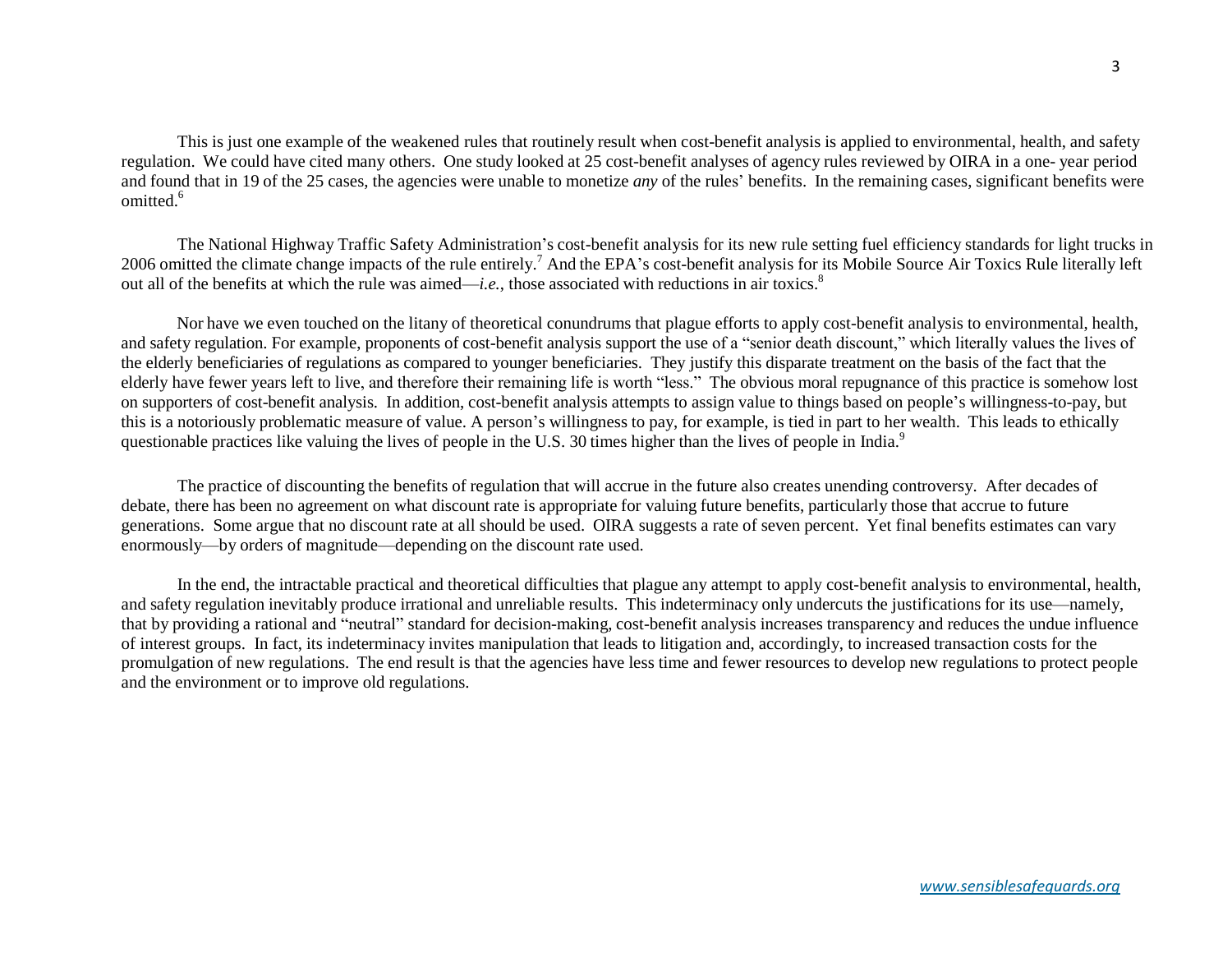## RATHER THAN AIDING REGULATORY DECISION-MAKING, THE USE OF COST-BENEFIT ANALYSIS HAS IN FACT HARMED THE REGULATORY SYSTEM BY DILUTING OR DELAYING MUCH-NEEDED REGULATION

As detailed above, the vast majority of federal health, safety, and environmental statutes Congress prohibited agencies from basing their regulatory decisions on cost-benefit analysis. And it did so for good reason. Cost-benefit analysis in this context produces irrational results. Accordingly, the cost-benefit analysis mandated by Executive Order 12,866 in most instances creates pointless bureaucratic make-work that serves only to needlessly delay and dilute regulatory initiatives. Indeed, that was the original goal of the cost-benefit mandate.

The widespread use of formal cost-benefit analysis by federal agencies began in 1981, when President Reagan signed Executive Order 12,291, requiring formal cost-benefit analysis to be prepared for all major federal regulations. The executive order was seen at the time as a highly partisan effort to slow regulatory activity, and it "proved extremely controversial."<sup>10</sup>

Indeed, it explicitly stated that its purpose was "to reduce the burdens of existing and future regulations." Executive Order 12,291 gave authority to oversee agency compliance with the new cost-benefit analysis mandate to the newly created OIRA.

It was widely assumed that OIRA's review of regulations under the executive order's cost- benefit analysis mandate would have the effect of delaying and weakening rather than spurring regulation, and that, indeed, has been the effect, even during subsequent administrations For example, as mentioned above, the U.S. Government Accountability Office studied 25 rules that had been significantly affected by OIRA between June 2001 and July 2002 and found that the regulatory protections in 24 of the 25 rules were weakened consistent with OIRA's recommendations.<sup>11</sup> This evidence suggests that the original—politically motivated— regulatory relief objective for White House review continues to play a significant role in the review process.

Even where the use of cost-benefit analysis is not able to produce reductions in regulatory stringency, the mere process of subjecting individual regulation to comprehensive centralized regulatory review has the effect of delaying regulations. Because of OIRA's small staff (at last count, around 30-35 professional staff) and its large workload (OIRA reviewed around 600 regulations in fiscal year 2006-2007), the review process can last several months, and in some cases, well over a year.

One example of how cost-benefit analysis has been used to hobble much-needed regulation involves the EPA's 2002 proposed regulation to restrict emissions of nitrogen oxide from large ships.<sup>12</sup> Nitrogen oxide is a precursor to particulate matter pollution, which results in tens of thousands of deaths in the United States every year. It also contributes to ground level ozone, which triggers countless asthma attacks and other lung-function incidents a year—many requiring emergency room visits. In its proposed rule, the EPA offered OIRA two different levels of stringency for controlling nitrogen oxide emissions from large ships. The first imposed a standard essentially identical to what was already required under international law. The second level of stringency mandated a 30-percent cut from the international requirement.

When OIRA ran the rule through its cost-benefit process, it estimated that the economic benefits of deaths and emergency room visits avoided from the more stringent rule at zero dollars. Zero dollars for lives saved, and not a penny for emergency visits avoided. Apparently the EPA reached this conclusion because it lacked adequate data to quantify accurately the number of premature deaths and health emergencies that would be averted

*www.sensiblesafeguards.org*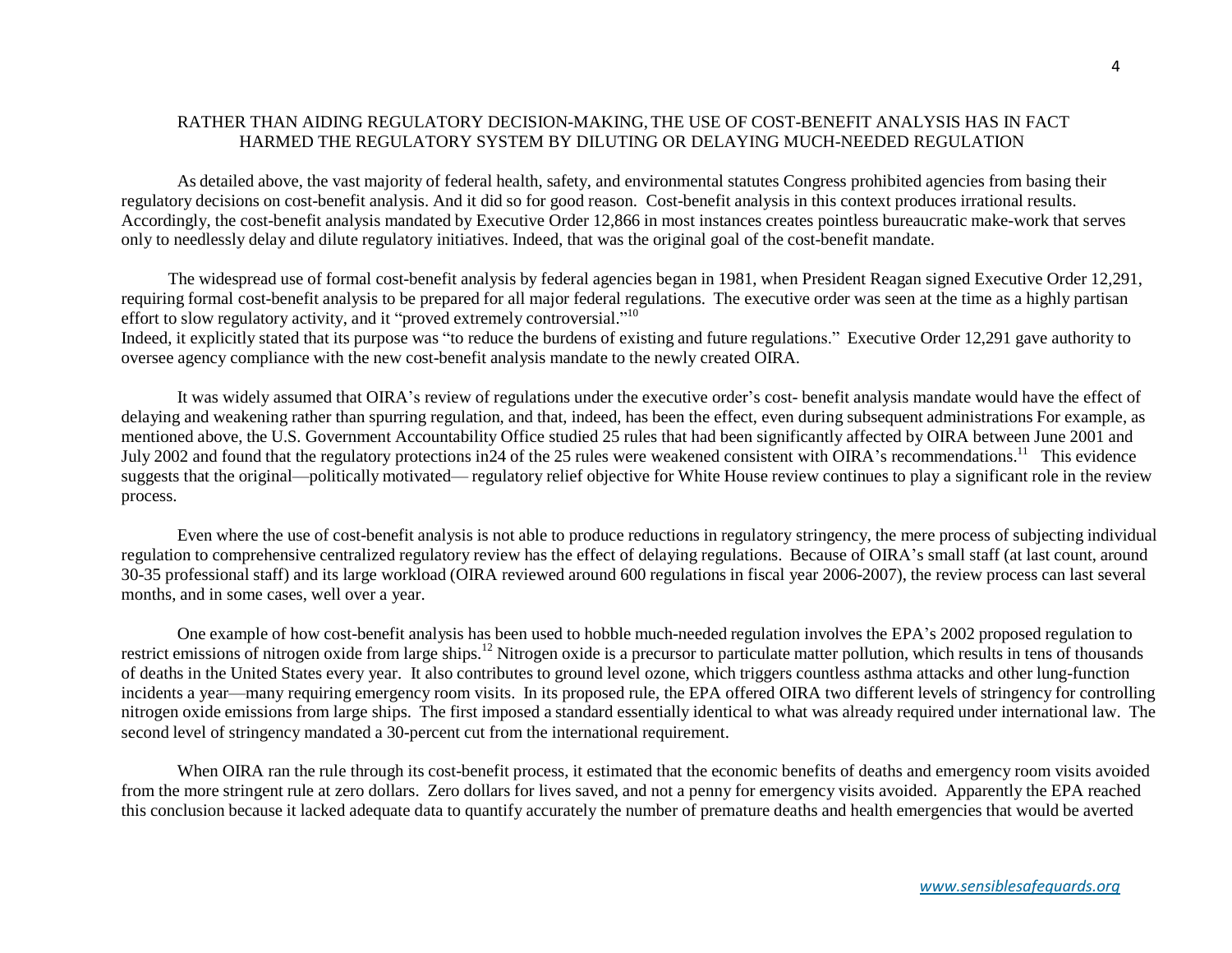by the more stringent standard. OIRA and the EPA had no reason to doubt there were such savings, and there was no shortage of data to prove it. But in the absence of a firm estimate, OIRA arbitrarily assigned a zero value.

Under OIRA's warped approach, rules that produce no benefits are treated exactly the same as rules for which the benefits defy quantification. That meant the tighter standard for nitrogen-oxide literally had nothing going for it, and was therefore rejected. The EPA ended up adopting a rule based on the far less stringent standard, and the air that Americans breathe today has that much more nitrogen-oxide in it as a result.<sup>13</sup>

## CONGRESS DIRECTED HEALTH, SAFETY,AND ENVIRONMENTAL AGENCIES TO USE A MULTI-FACTORIAL ANALYSIS THAT EXTENDS FAR BEYOND THE CRABBED AND MYOPIC CONSIDERATIONS INVOLVED IN TRADITIONAL COST-BENEFIT ANALYSIS.

Only two of the 31 statutory mandates that apply to health, safety, and environmental agencies specifically call for a balancing of costs against benefits as part of the judgments agencies must make in formulating regulations. Instead, as illustrated in the attached table, in 29 out of 31 of these provisions, Congress directed agencies to use one of several, well- established alternatives to cost-benefits analysis including the formulation of technology-based or effects-based standards, phased bans, or the balancing of multiple factors.

#### A. Technology-Based Standards

The most common of the standard setting methods employed by Congress is technology- based standards, sometimes also referred to as feasibility standards. Technology-based standards are called for extensively throughout the Clean Air Act and the Clean Water Act, among many others. These standards set pollution limits at the lowest level technologically and economically feasible, assuming that such pollution reductions will deliver sufficient health and environmental benefits to be worth the costs. This requires the agency to evaluate the likely costs of a proposed standard in order to determine whether it is economically feasible (*i.e.*, "available"). But it does not require agencies to delve into the far more problematic task of attempting to quantify and monetize the environmental benefits of regulation in order to compare them to costs.

Congress' rejection of cost-benefit analysis was grounded in experience with the kind of regulatory paralysis that can result when decisionmaking standards impose unrealistic information burdens on agencies. Congress' adoption of technology-based standards in the Clean Water Act, for example, was in response to just such a failure. Previous versions of the

Act had required standard-setting and enforcement to be based on an evaluation of the benefits of regulation—*i.e.*, on assessments of the quality of the receiving waters. This approach proved to be entirely unworkable—in the words of the Senate Committee on Public Works—"inadequate in every vital aspect."<sup>14</sup> Evaluating the benefits of water pollution reduction required tedious and costly site-specific measurements, as well as assessments of complicated and inadequately understood ecological chains of causation. Technology-based standard-setting, on the other hand, allows the EPA to set uniform national standards for each industry based on the maximum technologically achievable level of pollution reduction.<sup>15</sup> This only requires the agency to evaluate technologies and costs, without delving into the problematic realm of precisely quantifying environmental benefits.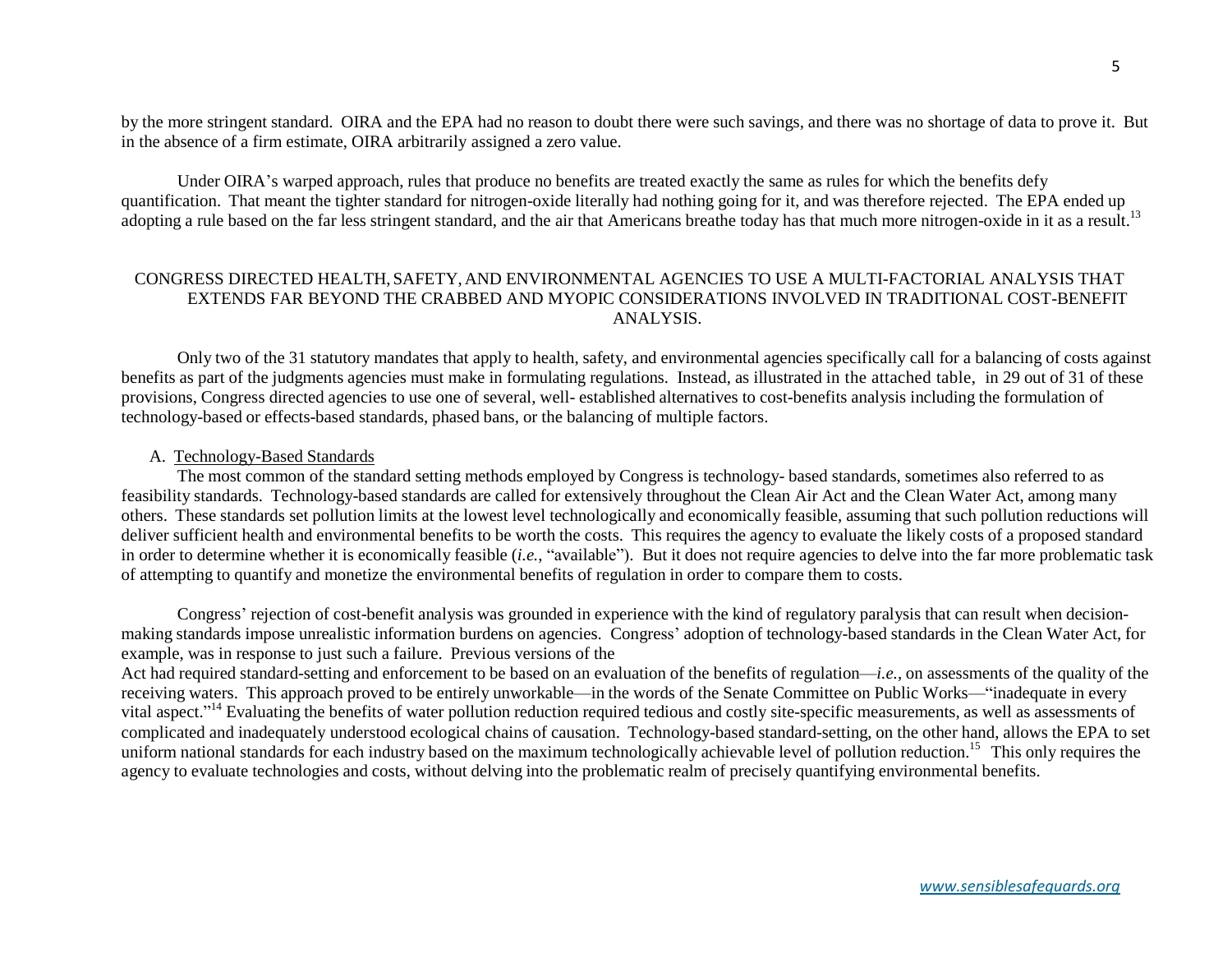#### B. Effects-Based Standards

In a number of statutes, Congress has directed agencies to use effects-based standards that consider only the human health or environmental effects of a regulation without regard to economic costs. The most prominent examples of these are the National Ambient Air Quality Standards under the Clean Air Act and the stringent standards for the protection of imperiled species under the Endangered Species Act. In the case of the Clean Air Act, these effects-based standards reflect Congress' concern with the paramount importance of protecting human life as well as its desire to challenge industry to develop the next generation of more effective pollution control technologies rather than accepting the limits of existing technologies. The cost-blind nature of the NAAQS is tempered by the fact that they are implemented through technology- based standards that do allow for the consideration of costs.

The Endangered Species Act, on the other hand, with only a couple of rarely employed exceptions,<sup>16</sup> allows no consideration of costs whatsoever in setting standards for the protection of species facing extinction. This reflects Congress' judgment that endangered species implicate such "immeasurable" and "incalculable" values we should "halt and reverse the trend toward species extinction, whatever the cost." <sup>17</sup> In other words, certain values are simply too important to be balanced against economic costs and therefore stand outside the economic calculus.<sup>18</sup>

#### C. Phased Bans

In a limited number of instances, Congress has ordered a phased ban of a particular risk-creating substance. In some ways, this standard might be seen as special case of an effects-based standard in which Congress has made a determination that no level of the particular risk to be regulated is safe. A phased ban also reflects Congress' judgment that an immediate ban would impose excessive regulatory costs (*e.g.*, because there is no viable alternative to the banned substance) and that a ban should therefore be phased in to minimize the most disruptive aspects of the regulation.

#### D. Multi-factor Balancing

Even in those instances in which Congress has instructed agencies to compare costs and benefits, it almost never requires them to perform a full-fledged quantified and monetized cost- benefit analysis. Instead, statutes with a multi-factor balancing standard require an agency to consider a variety of factors, and to weigh them in qualitative terms. Thus, these statutes do not require the agency to attempt to quantify these factors or convert where or necess, and to weight them in quantum vectors. Thus, these summes to not require the agency to attempt to quantify these ractors of each them into monetary units. Moreover, they do not indicate what weight an agen under the Federal Insecticide, Fungicide, and Rodenticide Act (FIFRA) to place conditions on the licensing of pesticides to the extent necessary to avoid unreasonable adverse effects on the environment."<sup>20</sup> Congress defined unreasonable adverse effects on the environment as "any unreasonable risk to man or the environment, taking into account the economic, social, and environmental costs and benefits" of the pesticides' use."<sup>21</sup>

*(The arguments in this fact sheet were excerpted from comments to the Office of Information and Regulatory Affairs by the Center for Progressive Reform on March 16, 2009)*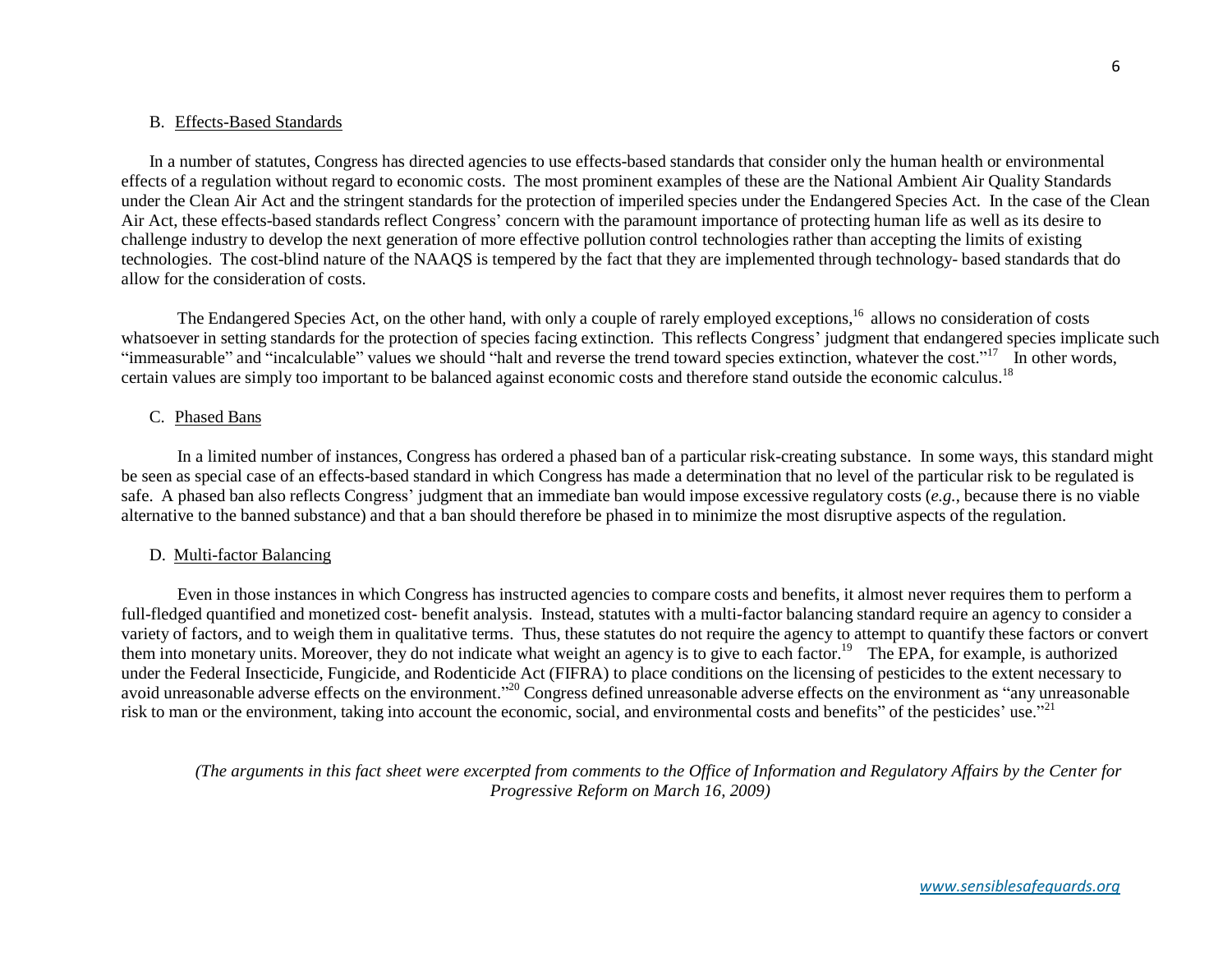| <b>Reliance on Cost-</b><br><b>Benefit Analysis?</b> | Statutory<br>Standard                       | Provisions in Environmental, Health and Safety Statutes                                                                                                                                                                                                                                                                                                                                                                                                                                                                                                                                                                                                                                                                  | Number of<br>Provisions |
|------------------------------------------------------|---------------------------------------------|--------------------------------------------------------------------------------------------------------------------------------------------------------------------------------------------------------------------------------------------------------------------------------------------------------------------------------------------------------------------------------------------------------------------------------------------------------------------------------------------------------------------------------------------------------------------------------------------------------------------------------------------------------------------------------------------------------------------------|-------------------------|
| Prohibited by<br>statute: 23                         | Technology-<br><b>Based</b>                 | Clean Water Act (existing sources standard)<br>$\bullet$<br>Clean Water Act (new sources standard)<br>$\bullet$<br>Clean Air Act (non-attainment areas standard)<br>Clean Air Act (prevention of significant deterioration standard)<br>$\bullet$<br>Clean Air Act (national emissions standards for hazardous air pollutants)<br>$\bullet$<br>Clean Air Act (mobile sources standard)<br>$\bullet$<br>Clean Air Act (new sources standard)<br>$\bullet$<br>Occupational Safety and Health Act<br>$\bullet$<br>Resource Conservation and Recovery Act (land disposal restrictions)<br>$\bullet$<br>National Traffic and Motor Vehicle Safety Act<br>$\bullet$<br>Surface Mining Control and Reclamation Act<br>$\bullet$ | 11                      |
|                                                      | <b>Effects-Based</b>                        | Clean Water Act (ambient water quality standards and anti-degradation policy)<br>$\bullet$<br>Clean Air Act (national ambient air quality standards)<br>Food, Drug, and Cosmetic Act (Delaney Clause)<br>Food, Drug, and Cosmetic Act (pesticide residues standard)<br>National Forest Management Act (diversity protection provision)<br>$\bullet$<br>Endangered Species Act (species listing, take, and jeopardy standards)<br>$\bullet$<br>Wilderness Act<br>$\bullet$<br>Wild and Scenic Rivers Act<br>$\bullet$<br>National Wildlife Refuge Administration Act<br>National Park System Organic Act<br>$\bullet$                                                                                                     | 10                      |
|                                                      | Phased Ban                                  | Clean Air Act (ozone depleting materials standard)<br>$\bullet$<br>Toxic Substances Control Act (polychlorinated biphenyl standard)<br>$\bullet$                                                                                                                                                                                                                                                                                                                                                                                                                                                                                                                                                                         | $\overline{2}$          |
| Permitted but not<br>required by<br>statute: 6       | Multi-factor<br>Balancing                   | Comprehensive Environmental Response, Compensation, and Liability Act<br>$\bullet$<br>Federal Insecticide, Fungicide, and Rodenticide Act<br>$\bullet$<br><b>Toxic Substances Control Act</b><br>$\bullet$<br>National Forest Management Act (multiple use and sustained yield standard)<br>$\bullet$<br>Federal Land Policy and Management Act (multiple use and sustained yield standard)<br>$\bullet$                                                                                                                                                                                                                                                                                                                 | 5                       |
|                                                      | Technology<br>Based/Cost-<br>Benefit Hybrid | Safe Drinking Water Act <sup>22</sup><br>$\bullet$                                                                                                                                                                                                                                                                                                                                                                                                                                                                                                                                                                                                                                                                       | $\mathbf{1}$            |
| Required by<br>statute: 2                            | Cost-Benefit                                | Consumer Product Safety Act<br>Accountable Pipeline Safety and Partnership Act                                                                                                                                                                                                                                                                                                                                                                                                                                                                                                                                                                                                                                           | $\mathfrak{2}$          |

# *Only Two Statutory Provisions Protecting Health, Safety, and the Environment Call for Cost-Benefit Analysis*